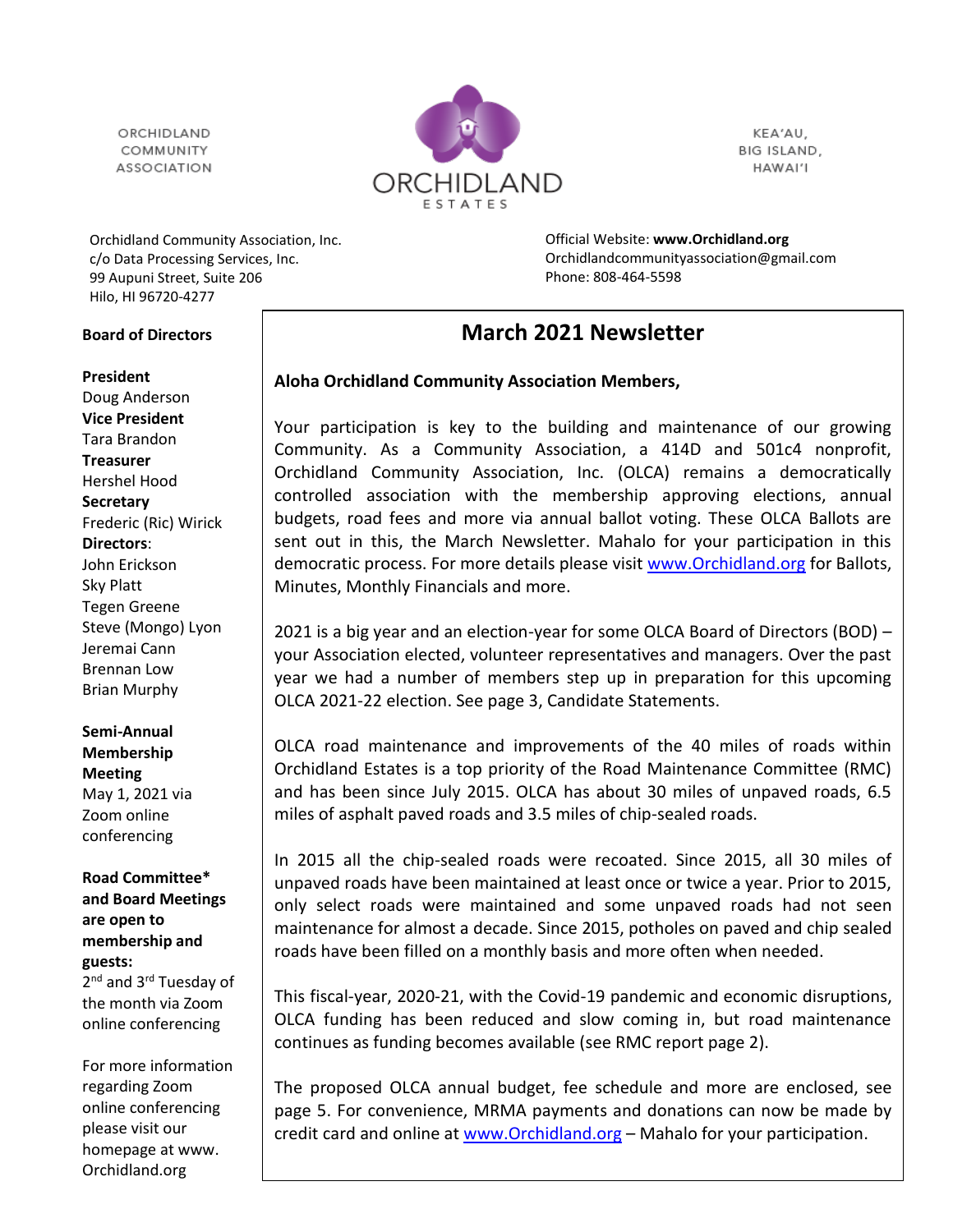#### **OLCA ROAD MAINTENANCE COMMITTEE (RMC) REPORT AND PROPOSED MOTIONS, PAGE 2**

Please reference the October 2020 Newsletter cover page and RMC report a[t www.Orchidland.org](http://www.orchidland.org/) , Newsletters -- for road maintenance that was completed from July 2020 to the end of the calendar-year.

**Paved and unpaved/ unimproved road maintenance updates**: with the heavy rain storms over the past months, pothole filling has become a continuous process on paved roads (chipsealed and asphalt) were needed -- and on unpaved/ unimproved roads. AT&H is addressing pothole repairs on all roads. On unpaved/ unimproved roads the cost has been about \$1000 per mile, which includes materials (1  $\frac{1}{2}$  to 2  $\frac{1}{2}$  base course or drain rock) and labor. Objective, fill potholes and/ or washouts to maintain the posted 15-mph speed limit.

Unpaved/ unimproved roads serviced: from 40<sup>th</sup> to 35<sup>th</sup> Ave. between Pohaku and Orchidland Drive. Plus, cross-streets and dead-end roads in this section. Service has also begun between Orchidland and Auli'i Drive on 34<sup>th</sup> Ave and will continue up to 41<sup>st</sup> Ave. Cross-streets and dead-end roads in this section will be serviced as well. Service will continue from 34<sup>th</sup> to 37<sup>th</sup> Ave from Auli'i to Ilima Drive.

Paving funds were insufficient to move forward with any asphalt paving this fiscal-year.

Fortunately, with a recent second wave of MRMA payments more unpaved/ unimproved road and road side maintenance will be scheduled and completed before the end of the fiscal-year, ending June 30<sup>th</sup>.

The following three **Motions** have been approved and are recommended by the RMC and BOD for membership approval. These will appear on the OLCA Ballot, they have been included below with discussion for reference and review.

# **Motion to approve the OLCA MRMA (Mandatory Road Maintenance Assessment) fee of \$200 for fiscal year 2021-22, of which at least \$50 will go towards asphalt paving.**

**Discussion:** The OLCA RMC and BOD has suggested to keep the annual MRMA at \$200 to encourage more participation by Orchidland residents. More participation, more payments of the MRMA by more Orchidland property owners will allow for more road maintenance and road improvements to be completed in fiscal-year 2021-22.

# **Motion to approve the Commercial MRMA fee schedule for businesses and the church on lower Orchidland Drive for fiscal-year 2020-21 as \$2000.**

**Discussion:** the commercial business and church traffic on lower Orchidland Drive, plus flooding issues and a deteriorating roadway have led to annual repair and maintenance costs of over \$10,000 per year. Since there are currently five separate commercial property owners (including the church) on lower Orchidland Drive from Hwy 130 to  $34<sup>th</sup>$ . If we simply divide \$10,000 in repair costs by 5 = \$2000.

# **Motion to increase the Mandatory Road Maintenance Assessment (MRMA) for small businesses that require additional traffic to and from their locations within Orchidland Estates. This small business MRMA will be double the standard resident MRMA.**

**Discussion:** additional traffic on OLCA private roads requires additional road service and maintenance. This increase, double the standard MRMA fee will help offset these costs. Current MRMA is  $$200 \times 2 = $400$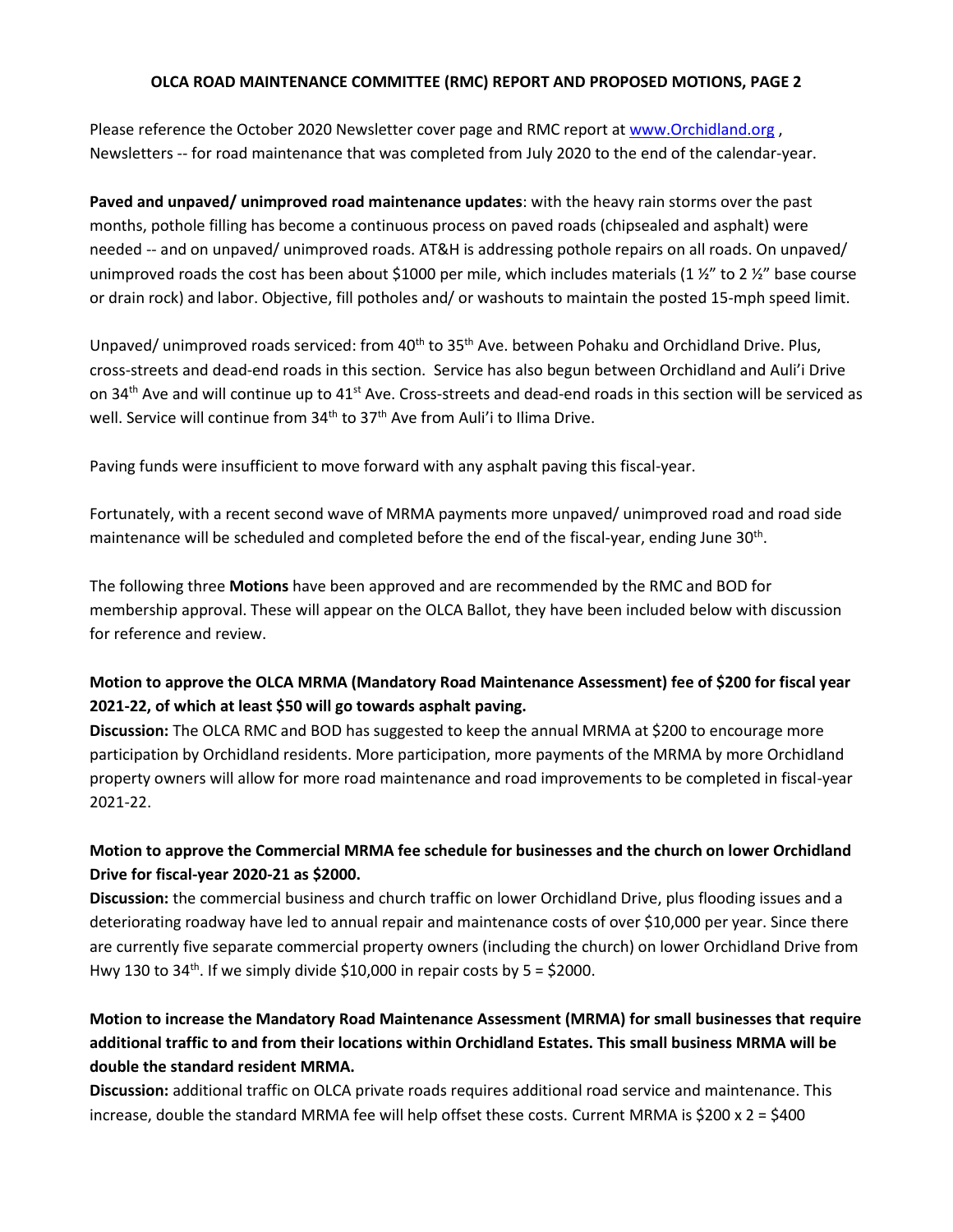#### **2021-22 OLCA CANDIDATE STATEMENTS, PAGE 3**

Following is a list of candidate statements for the OLCA Board of Directors (BOD). OLCA's March Newsletter Ballots ensure Board elections so that OLCA corporate business continues without interruption.

**John Erickson,** completing his first 3-year term of elected/ volunteer service and is currently serving as the Road Maintenance Committee Chairperson. John is a carpenter and former contractor by trade.

"It has been a journey to participate on our board. One that gives me the opportunity to serve all of us. It's a big job and I believe it involves all of us to some degree.

With your support I will continue to serve as a productive member of something larger than me, OLCA."

**Tara Brandon,** Aloha Neighbors, I was born, raised, and educated in Montana. Attending college at MSU Northern and The University of Great Falls. I have had personal ties with the Big Island for almost twenty years. Last March, I chose Orchidland as my new home.

I have previously served in my home town as Alderwoman on the City Council, representing Ward 4. I have led several Community Clean Up Days and worked with Homeless Outreach Programs for many years. I am currently the President of Kūlia I Ka Nu'u Outreach and have been serving as an Interim on the OLCA Board since October of 2020.

With my previous experience in Community Service and City Council, I look forward to being a positive influence in this beautiful community I now call home. Mahalo

**Brian Murphy,** Aloha, I am currently serving as an interim OLCA Board member. I've lived on Maui the last 2 decades, and was active in County and State issues, as Director of Maui County Citizens for Democracy in Action and Patients Without Time. Our organizations made scores of public service announcements, organized voter's registration drives, and submitted testimonies to the legislature.

I have recently purchased my retirement home in Orchidland, joining with a community of small farmers to produce healthy food for ourselves and our families, and produce food to help grow Hawaii's food security. Since Hawaii is importing almost all our food reinforces the need to protect our agricultural zoning, grow our food hubs, and support our agricultural community programs.

I look forward to watching Orchidland's Agricultural Community grow and mature. I will work diligently to protect and promote the goals of the community as democratically envisioned by the members of our fast-growing community.

**Charles M. Heaukūlani,** Man of God, Husband, Father, Grandfather, Farmer, Rancher, Trial Attorney, Entrepreneur, Investor, Politician, Musician, Surfer, Paddler, Runner, Biker.

Aloha no wau ia Moku o Keawe, a me Mokupuni o Puna, a me kuʻu home o Orchidland (I love Hawaii Island, and the District of Puna, and our beloved home, Orchidland).

I have been involved with homeowner's associations, both as a principal/homeowner and/or as a legal representative, for more than 35 years. I have the skillset, experience and personal and professional connections to make our community even more special. I believe we live in one of the most beautiful places on this planet. It is our kuleana (obligation/responsibility) to malama (care for and protect) this special place for our friends and neighbors and for the generations yet to come.

I would be honored if you cast a vote for me as your representative on the Board of Directors.

Iesū pū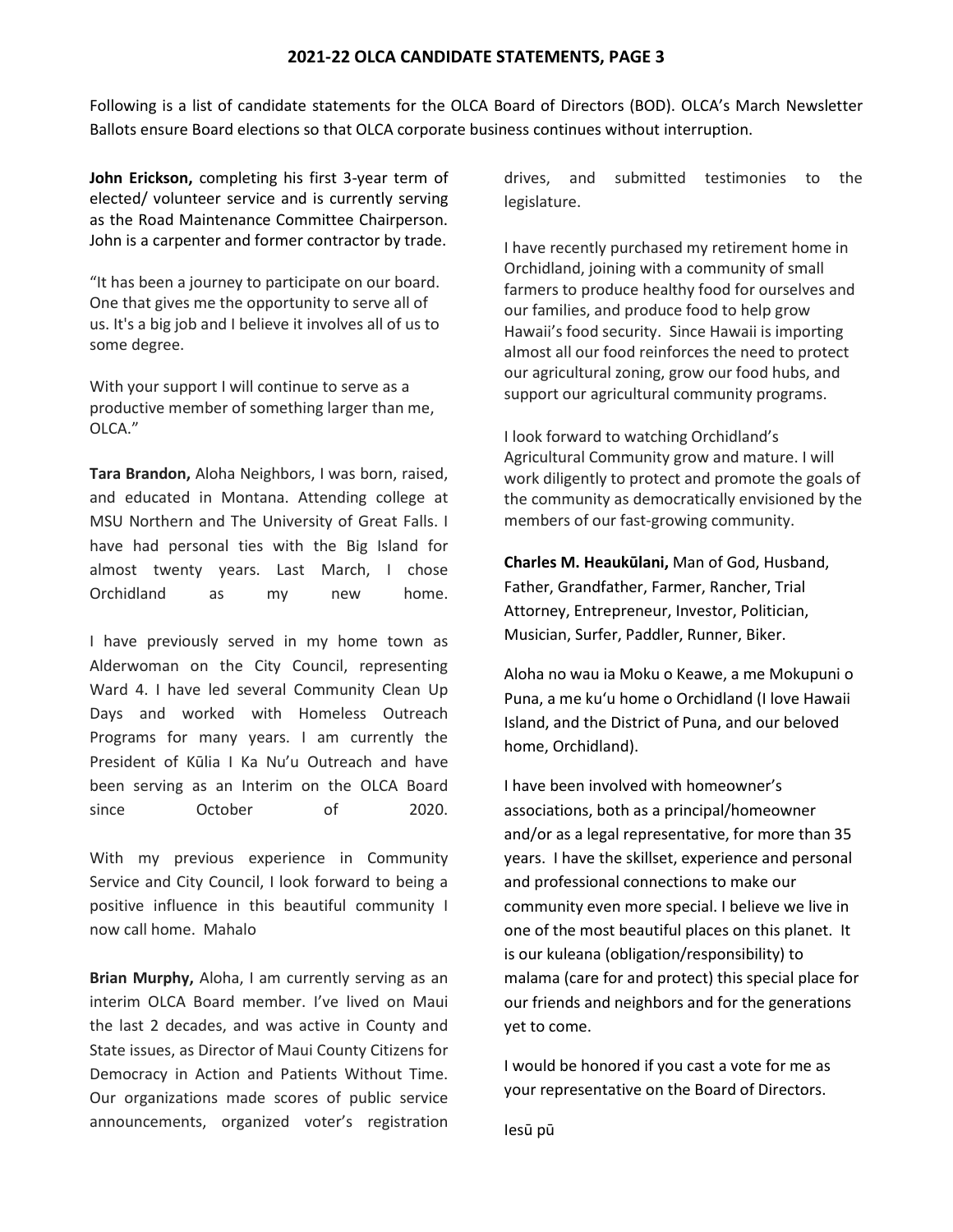# **OLCA MARCH 2021 NEWSLETTER, PAGE 4**

**Updates on the OLCA Community Lot Development Committee (CLDC) and the formation of the Agri-Cultural Center (ACC/ 501c3):** the CLDC was reactivated by the OLCA Board (501c4) on or about November 2019. CLDC's stated purpose: to revise site plan for the Community Center, primarily a pavilion, to begin fundraising and move forward with improvements when funds become available.

In December 2019, the OLCA Board approved the formation of separate entity, the OLCA Agri-Cultural Center (ACC) (501c3) – with a primary purpose to fundraise for a Community Center, primarily a pavilion, and to host regularly scheduled agricultural and cultural (charity/ educational) events and presentations.

In January 2020, the OLCA Board approved a preliminary long-term lease agreement with the ACC, to move forward with site improvements at the OLCA Community Lot. And over the following months, approved funding for necessary ACC start-up costs. All funds coming from the OLCA Community Lot fund -- by donation (not MRMAs).

In April 2020, the OLCA Agri-Cultural Center was approved by the IRS as a 501c3, nonprofit, and able to receive tax deductible donations, government grants and loans. But first, the ACC needed an approved project and directive from the CLDC and OLCA Board.

From July to November 2020: the CLDC and BOD approved the revised 2020 site plan for the Community Center, the 40' x 120' pavilion (phase 1) and the formal lease agreement for the ACC at the OLCA Community Lot. The CLDC recommended and OLCA Board approved these related Motions -- and the ACC (501c3) has been given the directive to move forward with fundraising for the approved pavilion. See approved OLCA site plan below:

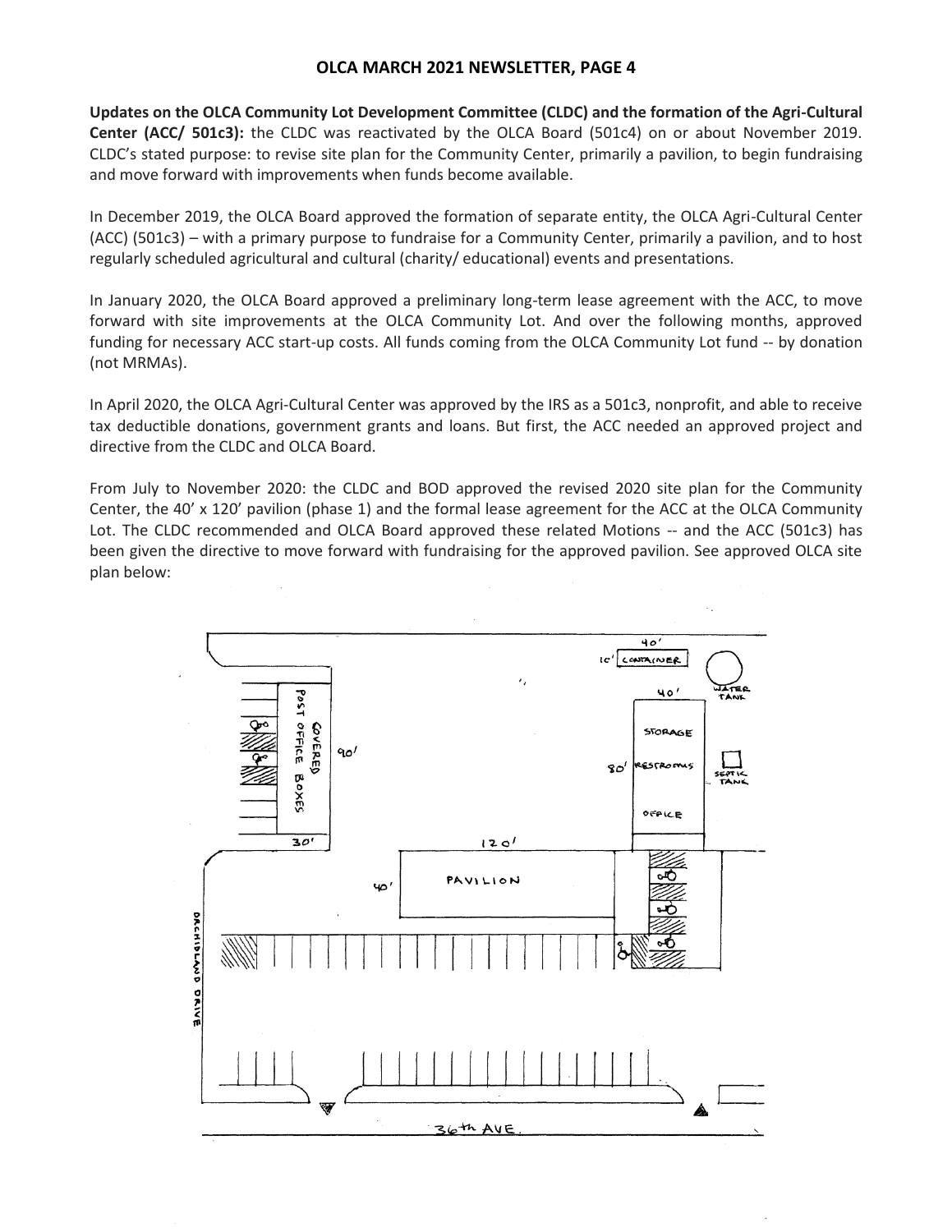# **OLCA MARCH 2021 NEWSLETTER, PAGE 5**

# **OLCA 2021-22 PROPOSED BUDGET AND INTEGRATED FINANCIAL REPORT**

Drafted by OLCA Treasurer Hershel Hood, financials DPSI, OLCA bookkeeper, Hilo, Hawaii.

Total revenue collected from July 1, 2020 to February 28, 2021 is approximately \$ 422,260.00. Total collections on current-year road Billings (MRMAs) are approximately \$285,961.00 Total collections on all Billings, other than current year are approximately \$136,300.00.

# **Approximate total expenditures and percentages from July 1, 2020 to February 28, 2021.**

- 1. Road Maintenance Expenses = \$ 153,214.00/ 36.3%
- 2. Insurance (D&O, Officers and Directors, and general liability) =  $\frac{29}{3}$  29,340.00 / 6.9%
- 3. Administration Expenses =  $$35,771.00 / 8.5\%$
- 4. Legal =  $$1,768.00 / 0.4\%$
- 5. Community lot Expenses \$4,292.00 / 1.0% (from donations only, not MRMAs)

The amount of funds available for the remainder of this fiscal year ending June 30, 2021 is approximately \$168,254.00.

Administration fees, insurance and expenses approximately \$20,000

With approximately \$148,000.00 that can be spent to repair and maintain our roads.

# **OLCA Estimated Funding based on the \$200 MRMA for fiscal year 2021- 22**

Mandatory Road Maintenance Assessment (MRMA): \$200 x 2,405 lots  $\omega$  100% = \$481,000.00. (Includes the 25% for paving projects).

Estimated Total Funds based on fiscal-year 2020-21 MRMAs = \$ 303,030. 00. This number is based on 63% of the OLCA members paying their MRMAs, 63% is the recent historical average.

# **OLCA Proposed Budget for fiscal year 2021- 22 based on estimated funding from MRMAs:**

| 1. Road maintenance Expenses \$162,273.00 |
|-------------------------------------------|
| \$75,757.00                               |
| \$65,000.00                               |
| \$303,030.00                              |
|                                           |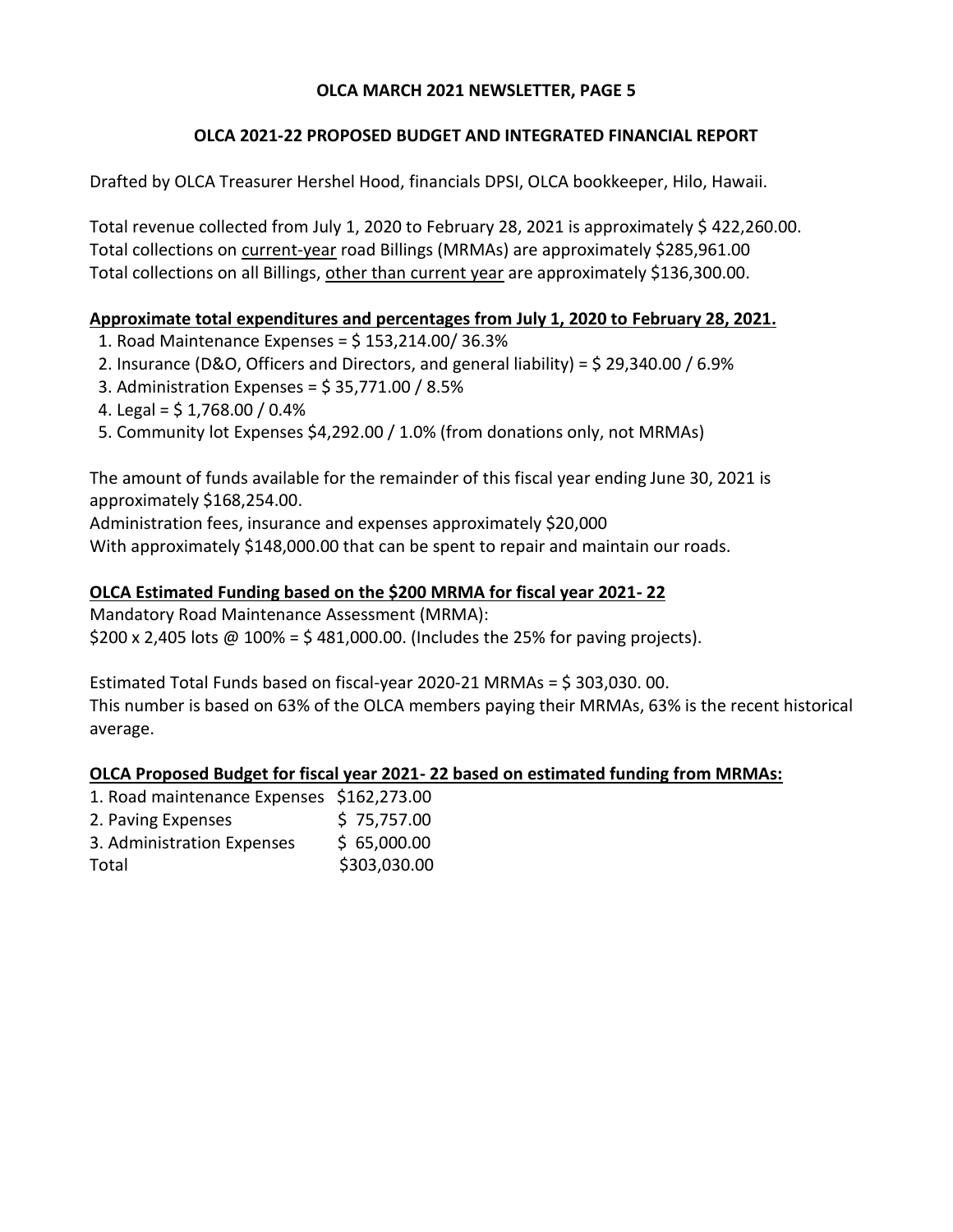### **OLCA MARCH 2021 NEWSLETTER, PAGE 6**

OLCA President's message by Doug Anderson:

Aloha Orchidland Community Association members,

I wish to give the board members, committee members, and many association members who have given of their time and effort my heartfelt thanks.

Keeping this association moving forward efficiently in this time of Covid has had its twists and turns. Finding new ways to hold meetings, communicate with each other, members, contractors, and getting business done has been a ride. And this followed right behind OLCA's five-year battle in court to prevent receivership and the association take over. It did seem like a bit of piling on, but the board and committees have kept their heads down and have been working hard to serve this community in the best way possible. Here are a few broad strings we are pulling on:

- 1. Working thru different road maintenance contractors, techniques, and materials to find the most cost-effective means of serving the whole association. This with sharply rising costs in material and labor despite not raising road fees. For those that don't understand these costs, one short example. It takes 2 ½ lot road fees to pay for 1 truck load of gravel which would not be enough gravel to spread across the front of 1 spaghetti lot, plus almost any piece of equipment and operator costs \$100 per hour.
- 2. The board had the community lot cleaned up. Over the past year, the paperwork and process to create a 501c3 has been completed. No road fees used for this process. This 501c3 nonprofit, OLCA Agri-Cultural Center, allows for tax deductible donations and our ability to go after a variety of grants. Building plans and the permit process has been started to construct a pavilion and eventual broad community service platform.
- 3. A major audit was completed, unrecoverable debt from the inaction of previous boards and due to the 6-year statute of limitations has been removed and processes are being put into place to increase transparency, accountability, and efficiency.

Orchidland's 501c4 only allows liens for nonpayment of money owed for mandatory road maintenance fees. No one gets forced from their property but the association will eventually receive those road fees due upon sale of the property.

4. The board is working very hard to serve this association in the best way possible with very limited resources. We have brought several new members with real world experience in the areas we need and personal desire to build and help the community grow as a family. We want to build something self-sustaining and protected from abuse, please join us in protecting and building our community.

Thank you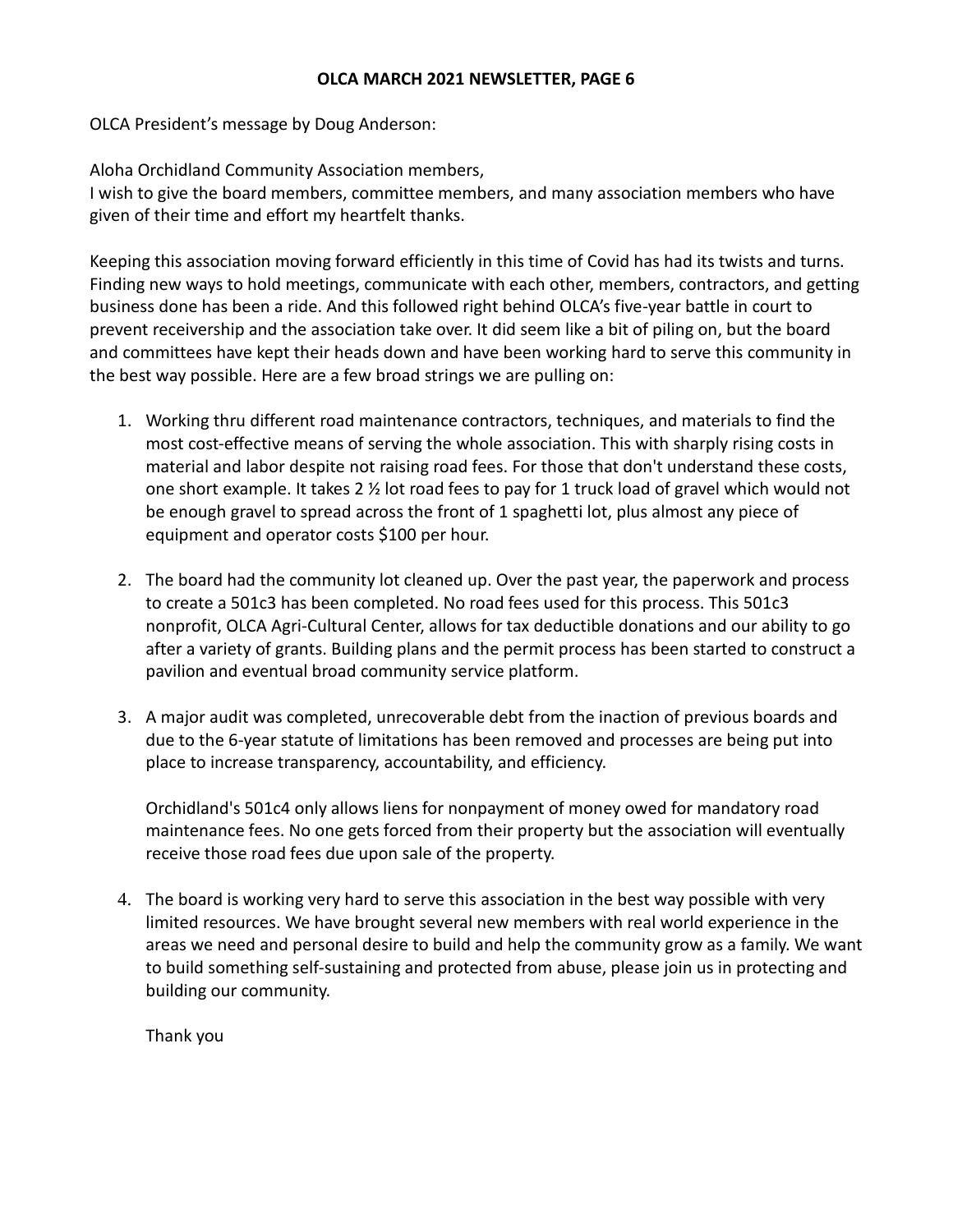# **OLCA Membership Election Ballot for 2021-22 Board of Directors And 2021-22 Budget and Fee Schedule**

Please reference the candidate statements listed on page 3. Once elected or reelected by OLCA Membership ballot vote, these OLCA Board members on July 1, 2021, will begin serving up to 3-year terms. Mahalo for your continued support.

Please mark either YES or NO, on the ballot below:

| John Erickson             | YES        | or | NΟ |
|---------------------------|------------|----|----|
| <b>Tara Brandon</b>       | YES        | or | NΟ |
| <b>Brian Murphy</b>       | YES        | or | NΟ |
| <b>Charles Heaukulani</b> | <b>YES</b> | or | NΟ |

**1) Motion to approve the OLCA MRMA (Mandatory Road Maintenance Assessment) fee of \$200 for fiscal year 2021-22, of which at least \$50 will go towards asphalt paving. YES\_\_\_\_\_ or NO\_\_\_\_\_**

**2) Motion to approve the Commercial MRMA fee schedule for businesses and the church on lower Orchidland Drive for fiscal-year 2020-21 as \$2000. YES\_\_\_\_\_ or NO\_\_\_\_\_**

**3) Motion to increase the Mandatory Road Maintenance Assessment (MRMA) for small businesses that require additional traffic to and from their locations within Orchidland Estates for fiscal-year 2021-22. This small business MRMA will be double the standard resident MRMA. YES\_\_\_\_\_ or NO\_\_\_\_\_**

**4) Motion to approve the 2021-22 OLCA Budget as distributed in this March 2021 Newsletter. YES\_\_\_\_\_ or NO\_\_\_\_\_**

-------------------------------------------------------------------------------------------------------------------------------------

After completing this Ballot please mail/ return to:

**Data Processing Services/ DPSI**

**99 Aupuni Street, Suite 206**

**Hilo, HI 96720-4277**

Please return all ballots for official counting as soon as possible, ballots must be post marked by Saturday May 1,

2021 – or deposited in-person at DPSI by Friday April 30, 2021. Results will be posted online at

**[www.Orchidland.org](http://www.orchidland.org/)** by the end of May 2021, under the category titled **Ballots**.

Name:

**Email address:\*\_\_\_\_\_\_\_\_\_\_\_\_\_\_\_\_\_\_\_\_\_\_\_\_\_\_\_\_\_\_\_\_\_\_\_\_\_\_\_\_\_\_**

**Tax Map Key(s)/ TMK (s)—see mailing address label:\_\_\_\_\_\_\_\_\_\_\_\_\_\_\_\_\_\_\_\_\_\_\_\_\_\_\_\_\_\_\_\_\_\_\_\_\_\_\_\_\_**

**Signature:\_\_\_\_\_\_\_\_\_\_\_\_\_\_\_\_\_\_\_\_\_\_\_\_\_\_\_\_\_\_\_\_\_\_\_\_\_\_\_\_\_\_\_\_\_**

**\*Indicate whether you would prefer your OLCA Newsletters/ correspondence by email: YES \_\_\_\_**